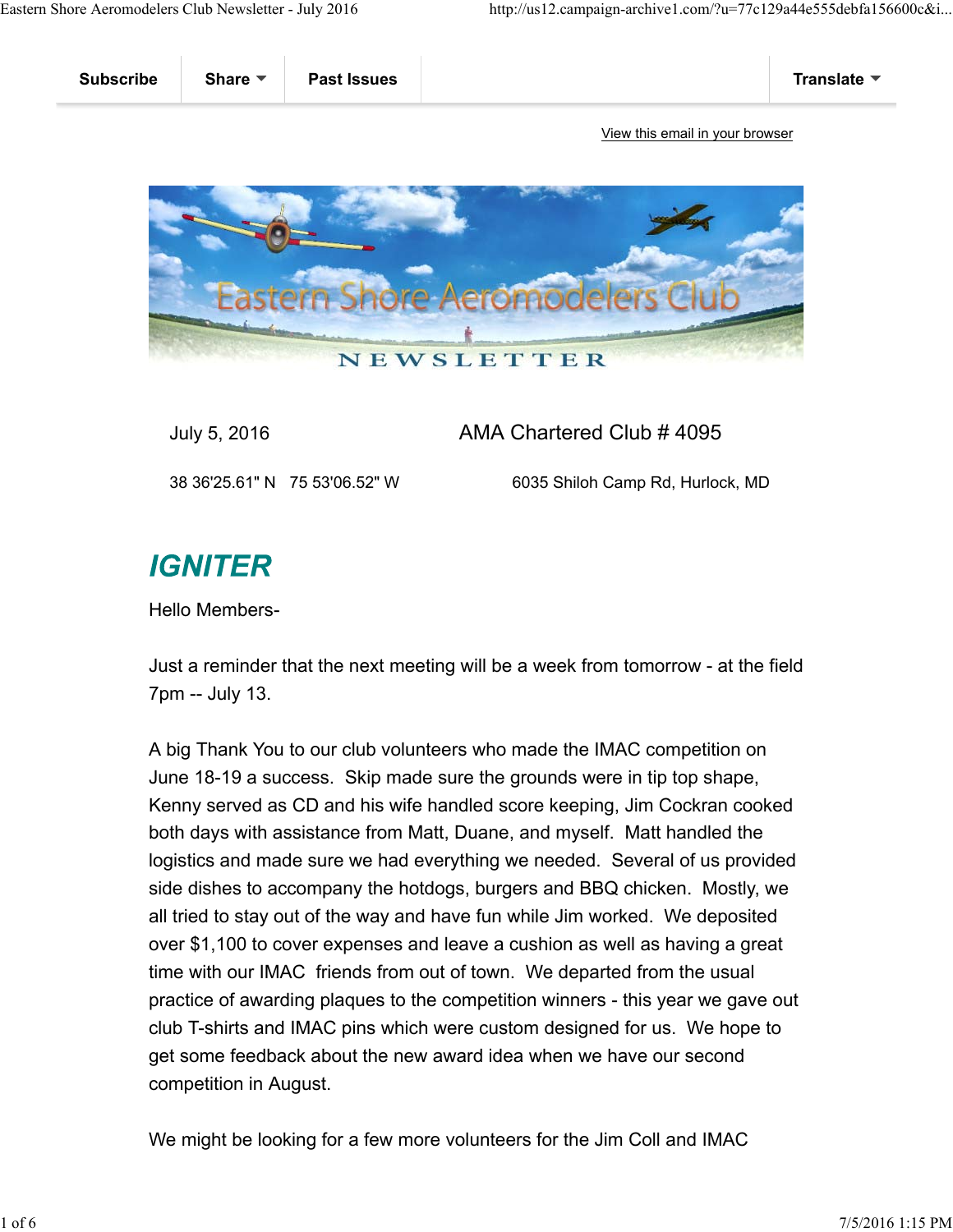date on August 8. Just sayin' that I could be unavailable for one of the events and we like having photos of our events. If you like taking pictures, consider giving it a try. I usually also bring a side dish both days - baked beans or potato salad or brownies, and pick up donuts in the morning.

Still on the front burner is the topic of "Drones". I heard one of the IMAC competitors expressing his viewpoint that Drones should not be a part of our hobby. You all already know what I think because I get to share my thoughts in this newsletter. I won't spend space here repeating myself, but I do want to point out that the AMA magazine seems almost consumed these days with news about activities surrounding our right to fly and various aspects of dealing with drones and the government. Members are encouraged to do more than just look at the pretty pictures in that magazine. I belong to the special interest group of the AMA for turbine pilots (JPO - Jet Pilots Organization), and their recent newsletter edition was almost exclusively devoted to discussing drones. The historical similarities between drones and jets are apparent with the prior concern over Turbine model safety and discussions back then about not allowing jets in the AMA. The now familiar path taken by the AMA of studying the data and developing special safety rules covering the flying of turbine powered aircraft generated a special waiver program and a special set of safety rules just for jets. I can't remember the last time I heard someone express the belief that jets do not belong in our hobby. Including drone pilots IS what the AMA is about these days -- growing membership. Not just for the dues money, but for the clout with the government when the need to have a discussion comes up. Representing 200,000 voters is better than 100,000 in politics. Like it or not, our hobby is becoming a political football.

See you at the field,

Jack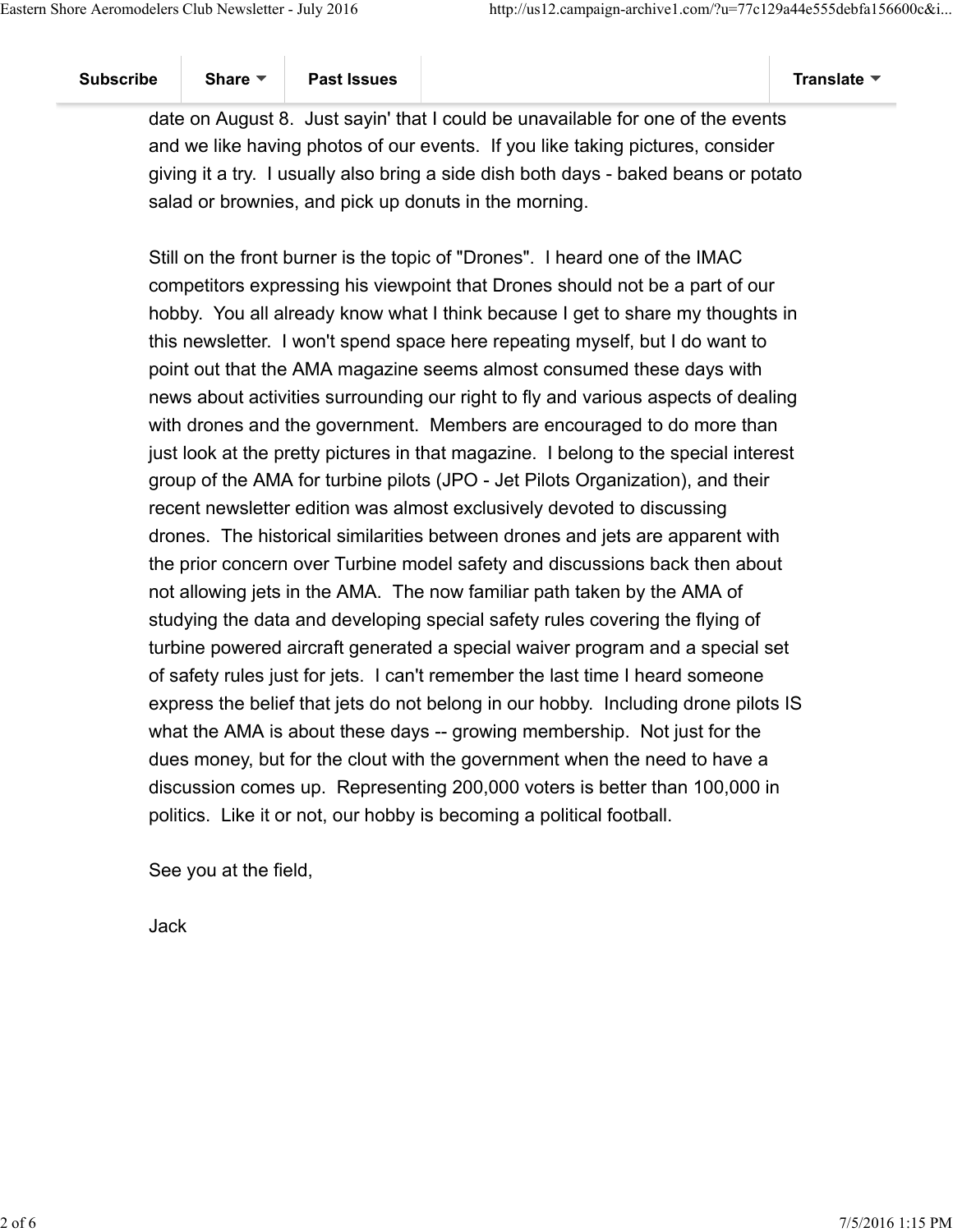



A couple of pictures from IMAC at Eastern Shore Aeromodelers Club

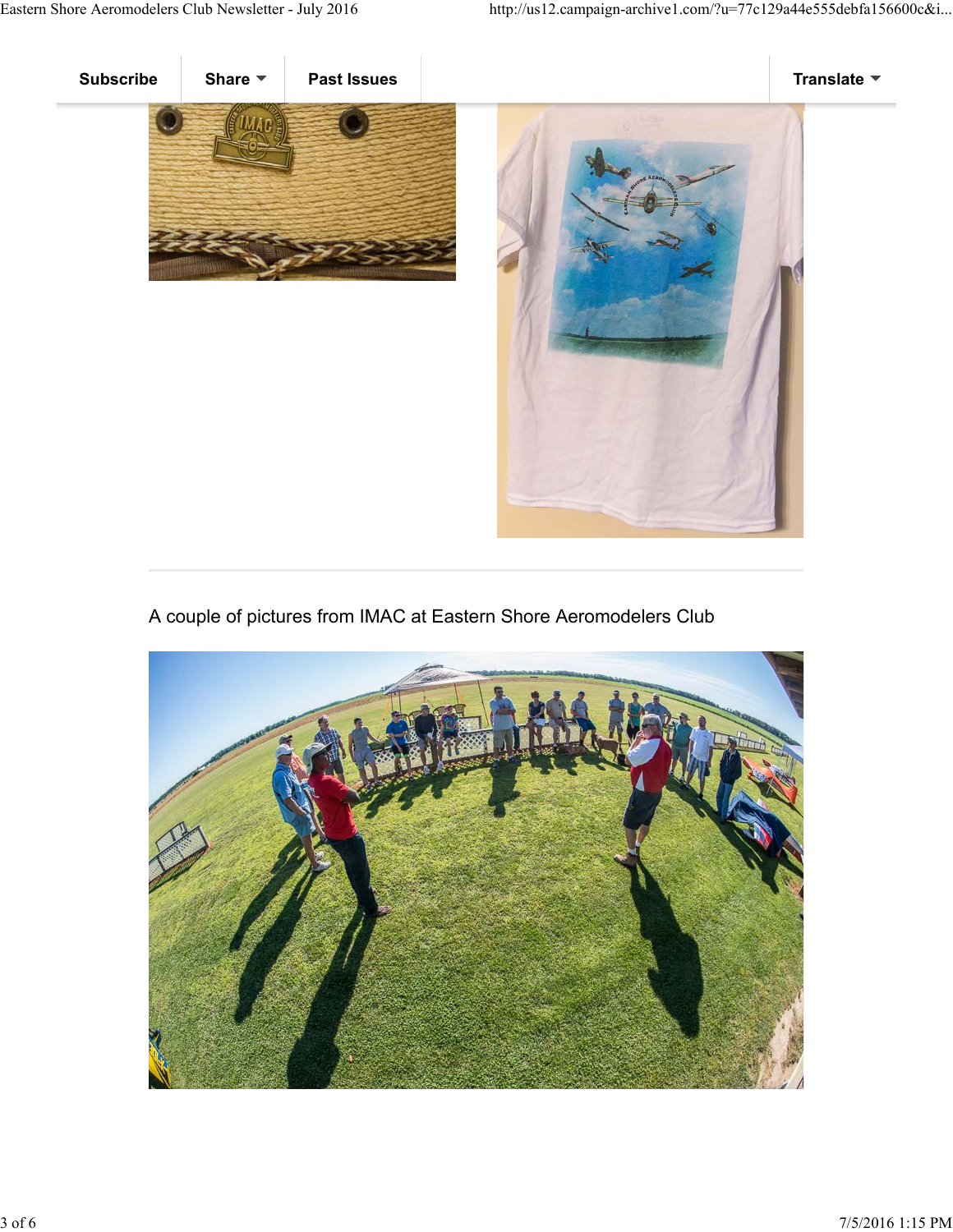

## A Meeting was called to order on . . .

June 8, 2016 at the field at 7pm. The Treasurer reported \$2,309.23 in savings and \$1,069.19 in checking.

Members interested in purchasing a club T-shirt were in luck. The shirts and award pins were on display for member review. Details for the upcoming IMAC competition were reviewed- all bases covered. It was reported that 20 pilots had signed up and weather was expected to be great. The group agreed to provide coffee and donuts to the crowd both days and volunteers for donating side dishes were lined up.

New Members David and Roger Greene were welcomed.

The new website is up and running, with some new slideshows to be added as time allows. The weather station is functional, with some discussion about raising the weather vane another 10' to provide a more accurate wind speed reading.

There being no further business, the meeting was called to a close at 7:33pm.

• September 14 -- 7pm --Club Meeting at the Field-- Officer